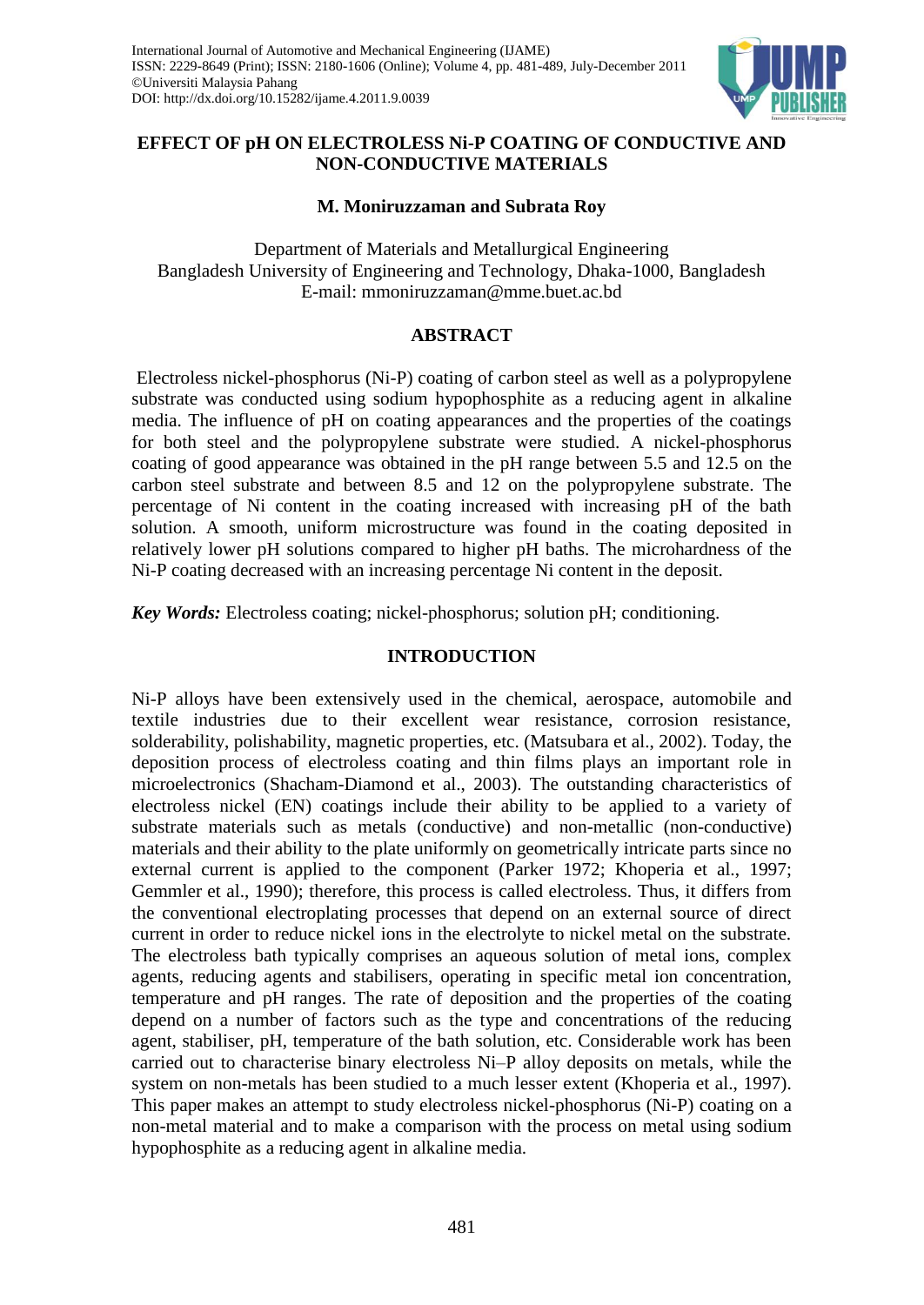The study was performed by electroless plating of Ni-P on two substrates: mild steel and polypropylene sheets. The effects of various process parameters such as bath composition, pH and temperature on the coating appearance, composition, microhardness and morphology were studied.

## **EXPERIMENTAL DETAILS**

Mild steel sheets as well as polypropylene sheets  $50\times20\times1$  mm in size were taken as conducting and non-conducting substrates, respectively. All of the substrates were cleaned first to remove unwanted rust, impurities, lubricants, etc. The mild steel substrate was cleaned by pickling and acid dipping. Conditioning, sensitisation and activation treatment was applied to polypropylene sheet for its cleaning and pretreatment. The surface cleaning solution, pretreatment solution and the operating conditions for mild steel and polypropylene sheets are given in Table 1 and Table 2, respectively.

An electroless plating setup was developed. This comprises a 50 mL beaker, a thermometer holder, a perspex holder, a hot plate, a thermometer and a holder. The beaker contained the plating solution and was placed on the hot plate. The holder held the thermometer to measure the solution temperature. At first, two thirds of the beaker were filled with the plating solution, and then heated to a specific temperature. The plating test was done at 70ºC. The pretreated substrate was immersed into the plating solution held with the perspex holder. Then, deposition continued for one hour for the mild steel substrate. These depositions were done at different pH levels of the plating bath, including pH 5.5, 6.5, 7.5, 8.5, 9.5 and 10.5, consecutively, up to pH 13. For the polypropylene substrate, the bath pH values were pH 5, 6, 8.5, 10, 11.7, 12 and 12.4 and the deposition process continued for 10 to 20 minutes. Two depositions on the polypropylene substrate were also conducted at 50ºC. The plating bath composition for both mild steel and polypropylene sheets is shown in Table 3.

Table 1. Solution and operating conditions employed for cleaning the mild steel sheet

|          |    | Treatment type HCl, % Temperature, °C |
|----------|----|---------------------------------------|
| Pickling | 10 | 70                                    |
| Dipping  | 30 | Room                                  |

Table 2. Solution and operating conditions employed for pretreatment of polypropylene sheets

| <b>Treatment type Concentration</b> |                                                                | Temperature Time (min) |       |
|-------------------------------------|----------------------------------------------------------------|------------------------|-------|
| Conditioning                        | $H_2SO_4:100$ mL/L<br>$K_2Cr_2O_7$ : 15 g/L<br>$H_2O$ : 30 g/L | $65^{\circ}$ C         | 10    |
| Sensitising                         | SnCl <sub>2</sub> : 10 g/L<br>$HCl$ : 40 g/L                   | Room                   | 3     |
| Activating                          | $PdCl_2$ : 0.1 g/L<br>$HCl$ : 1 mL/L                           | Room                   | $3-5$ |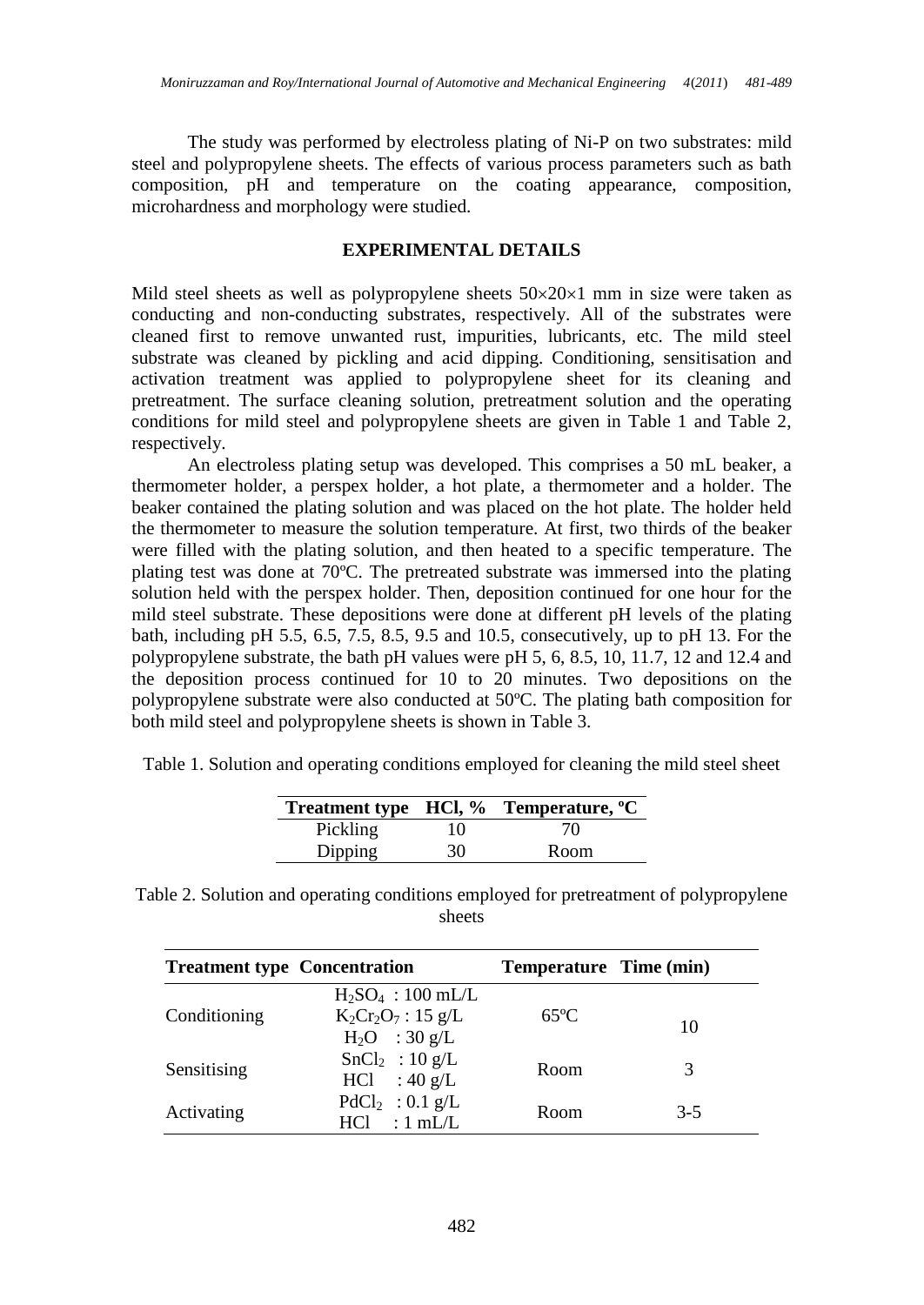| <b>Compounds</b>                              | Concentration $(g/L)$                    |  |
|-----------------------------------------------|------------------------------------------|--|
| $\mathrm{NiCl}_2$ , $6\mathrm{H}_2\mathrm{O}$ | 30                                       |  |
| $NaH_2PO_2$                                   | 10                                       |  |
| NaOH                                          | A few drops (to maintain the desired pH) |  |

Table 3. Plating bath solution for steel and polypropylene sheets

The coating appearance was observed carefully just after deposition by the naked eye. After deposition, the sample was washed with distilled water and dried with acetone. Conventional wet chemical analysis methods were used to measure the percentage of Ni on the deposit surface. Hardness measurements were taken using a Shimadzu Vickers Microhardness Tester (Micromet II) with a diamond indenter. The chosen load was 50 g for 10 seconds. Special care was taken so that, in all cases, the depth of the indentation was less than one-fifth of the coating thickness in order to eliminate the substrate effect. The values reported represent the average of at least five microhardness readings. A XL30 Philips scanning electron microscope (SEM) was employed to inspect the surface morphology of the coatings.

### **RESULTS AND DISCUSSION**

#### **Effect of pH on Appearances of Electroless Ni-P Coating**

Electroless plating on the mild steel substrate was done in bath solutions with different pH values at a fixed temperature of 70ºC for a period of 1 hour. The results in terms of coating appearance at different pH values of the bath solution are given in Table 4. The surface showed scattered a thin coating at pH levels of 5.5 and 12.5. Coatings with variable appearances (good, fair, very good) were obtained from bath solutions having pH values in between, and the best appearance was found in the coating deposited from the bath solution with a pH of 7.5. No significant coatings were obtained from the bath solutions at pH 5.5 or lower and at pH values of 12.5 or higher. Thus, electroless Ni-P coatings can be obtained from the given bath composition in the pH range between 5.5 and 12.5. Two distinct coating appearances are shown in Figure 1.

| <b>Bath pH</b> | <b>Coating appearance</b>   |
|----------------|-----------------------------|
| 5.5            | Scattered thin coating      |
| 6.5            | Fair                        |
| 7.5            | Very good                   |
| 8.5            | Good                        |
| 9.5            | Good                        |
| 10.5           | Fair                        |
| 11.5           | Good                        |
| 12.5           | Scattered thin coating      |
| 13.0           | Very scattered thin coating |

|  | Table 4. Appearances of Ni-P coatings on the mild steel substrate at different pH levels |  |
|--|------------------------------------------------------------------------------------------|--|
|  |                                                                                          |  |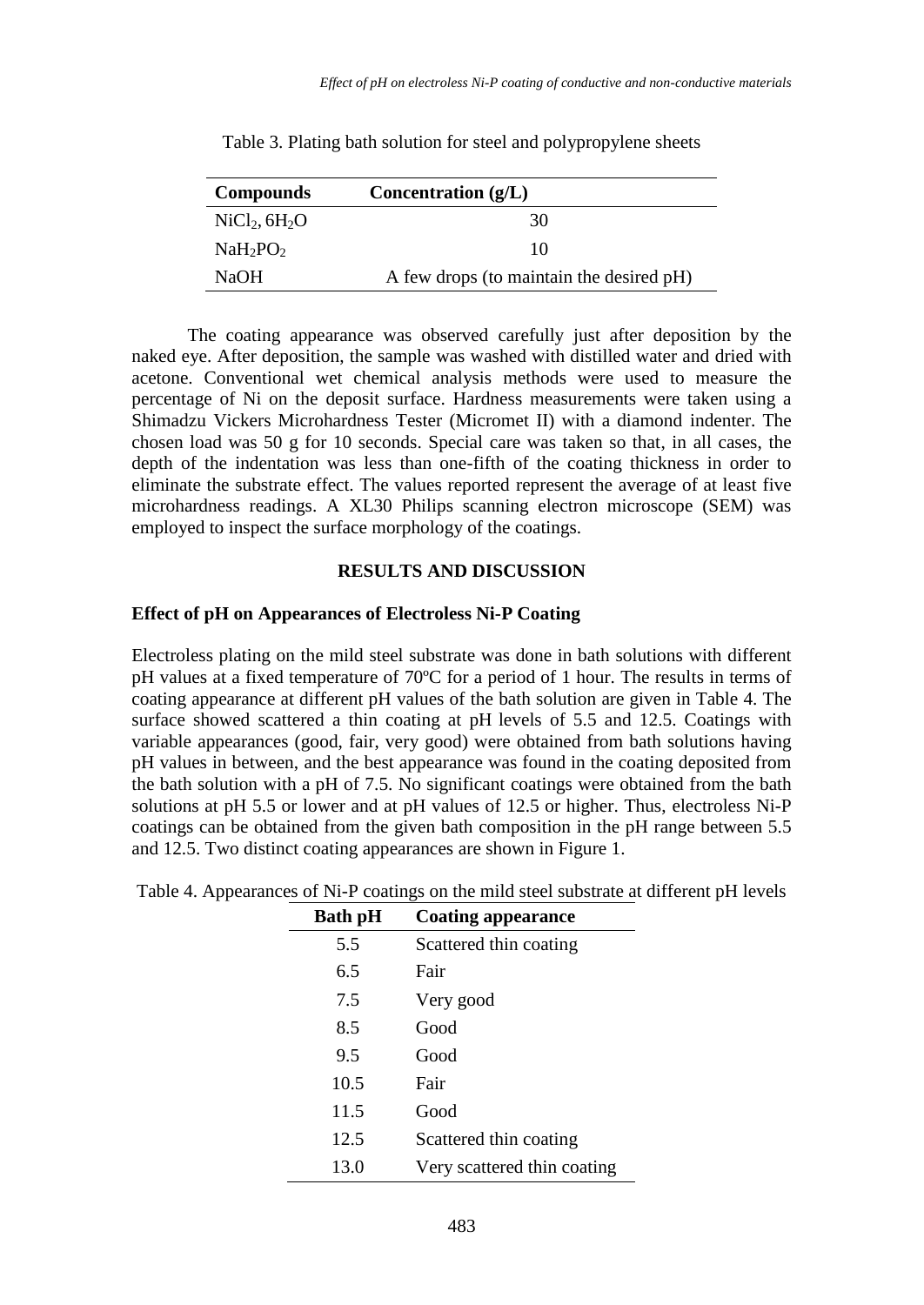

Figure 1. Comparison of the surface appearance of the Ni-P deposit on the mild steel substrate at pH 7.5 and 13

Coating or plating on the polypropylene substrate was rather difficult. The coating appearance as a function of bath pH, temperature and time are summarised in Table 5. Variation of only the bath pH could not produce good coatings. The temperature and time were also varied in order to get coatings with a pleasing appearance. Bright deposition was obtained only under three conditions. No deposition was found at pH values of 12 or higher. Deposition was not seen with a bath pH of 12.4 if the temperature and time were changed to 50ºC and 10 minutes, respectively. Brighter coatings were obtained from baths within a relatively narrow pH range between 8.5 and 12. A comparison of the bright and dark coating appearances on the polypropylene substrate is shown in Figure 2.

| <b>Temperature</b><br>(°C) | <b>Time</b><br>(min) | <b>Bath pH</b> | <b>Coating appearance</b>  |
|----------------------------|----------------------|----------------|----------------------------|
| 70                         | 10                   | 5              | darker deposition          |
| 50                         | 10                   | 6              | darker deposition          |
| 70                         | 20                   | 8.5            | slightly bright deposition |
| 70                         | 20                   | 10             | brighter deposition        |
| 70                         | 20                   | 11.7           | brighter deposition        |
| 70                         | 20                   | 12             | no deposition              |
| 50                         | 10                   | 12.4           | no deposition              |

|                                   | Table 5. Appearance of Ni-P coatings on the polypropylene substrate at different bath |
|-----------------------------------|---------------------------------------------------------------------------------------|
| pH levels, times and temperatures |                                                                                       |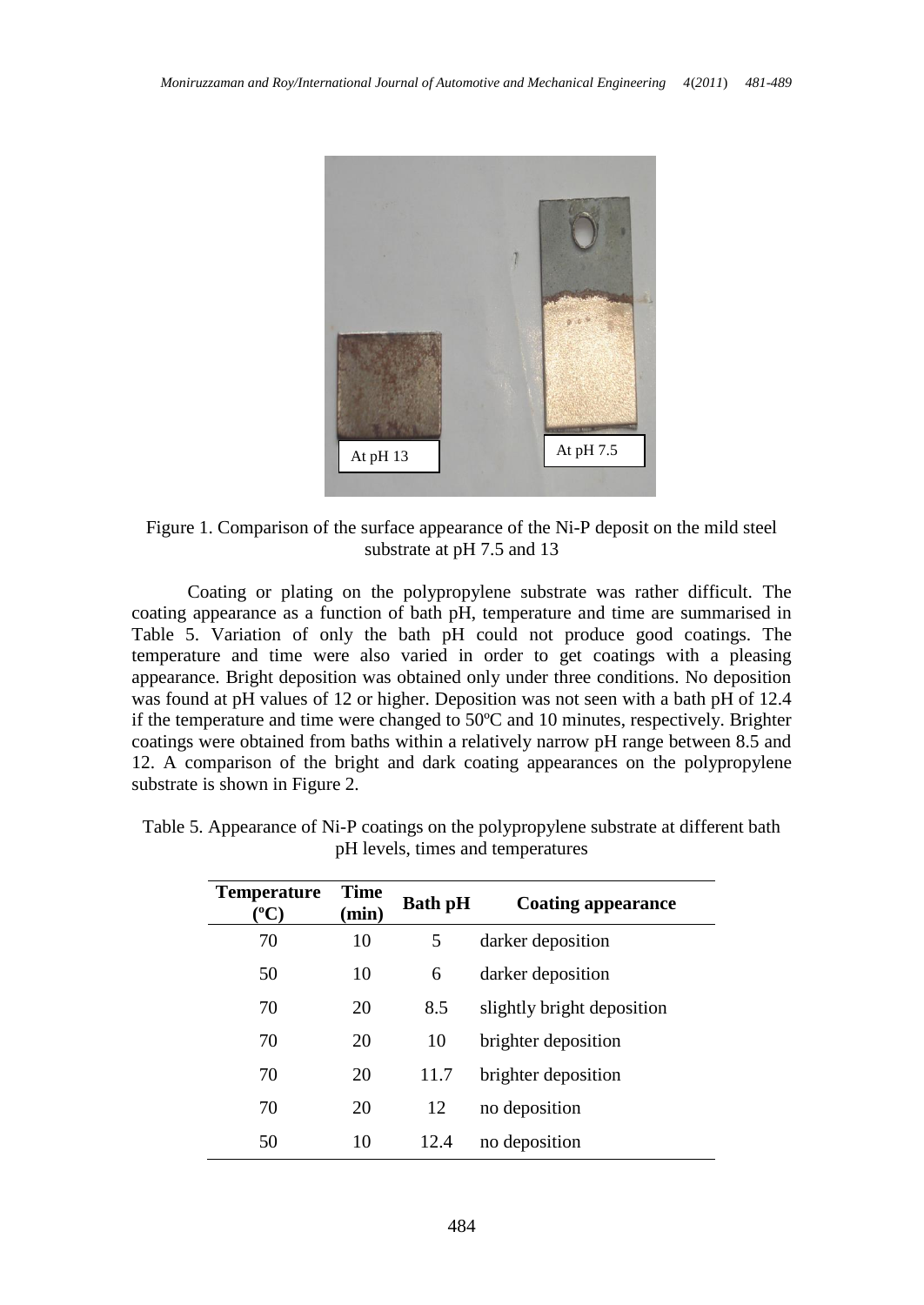

Figure 2. Comparison of the surface appearance of Ni-P coatings on the polypropylene substrate at pH 10 and 6.

From Figures 1 and 2, it can be seen that the criteria for electroless deposition of Ni-P on steel and polypropylene materials were not exactly the same. Good deposition could be obtained from the chloride bath within the pH range from 5.5 to 12.5. The pH range was relatively narrow ( $12 > pH > 8.5$ ) for good deposition of Ni-P on the polypropylene material from the chloride bath of the same chemical composition. The reason for different pH ranges for good deposition on the steel and polypropylene substrates might be attributed to the fact that higher pH values change the surface charge on the substrate, which affects the deposition phenomenon (Gou et al., 2010).

## **Chemical Analysis of Ni-P Coatings**

The percentages of Ni in the coatings with respect to the bath pH were determined and are presented in Figure 3. For a bath with pH 7.5, the percentage of Ni in the deposits was found to be 62.86%. It can be seen that an increase in the percentage of Ni content in the deposit with an increase in the pH value of the bath solution on the mild steel substrate was linear. Doong and Duh (1995) also reported that the percentage of Ni increases with an increase in bath pH value during electroless Ni plating on mild steel. A similar trend of increasing Ni content in the coatings with an increase in bath pH was also observed for electroless nickel deposition on the polypropylene sheet. The increasing nickel content in the coatings with an increasing bath pH means that the phosphorus content in coating decreased with increasing pH of the bath solution.  $\text{NaH}_2\text{PO}_2$  is used in the bath as the reductant. Hypophosphite ions  $(\text{H}_2\text{PO}_2)$  have a redoxic potential of -0.5V and nickel ions have a potential of -0.25V (Fontana, 2005). The reactions for the deposition of Ni and P are presented in Eq. (1) to Eq. (3):

$$
H_2PO_2^{\text{-}} + H_2O \longrightarrow H^+ + HPO_3^{-2} + 2 H
$$
 (1)

$$
Ni^{2+} + 2H \longrightarrow Ni + 2H^{+}
$$
 (2)

$$
H_2PO_2 + H \longrightarrow P + OH + H_2O \tag{3}
$$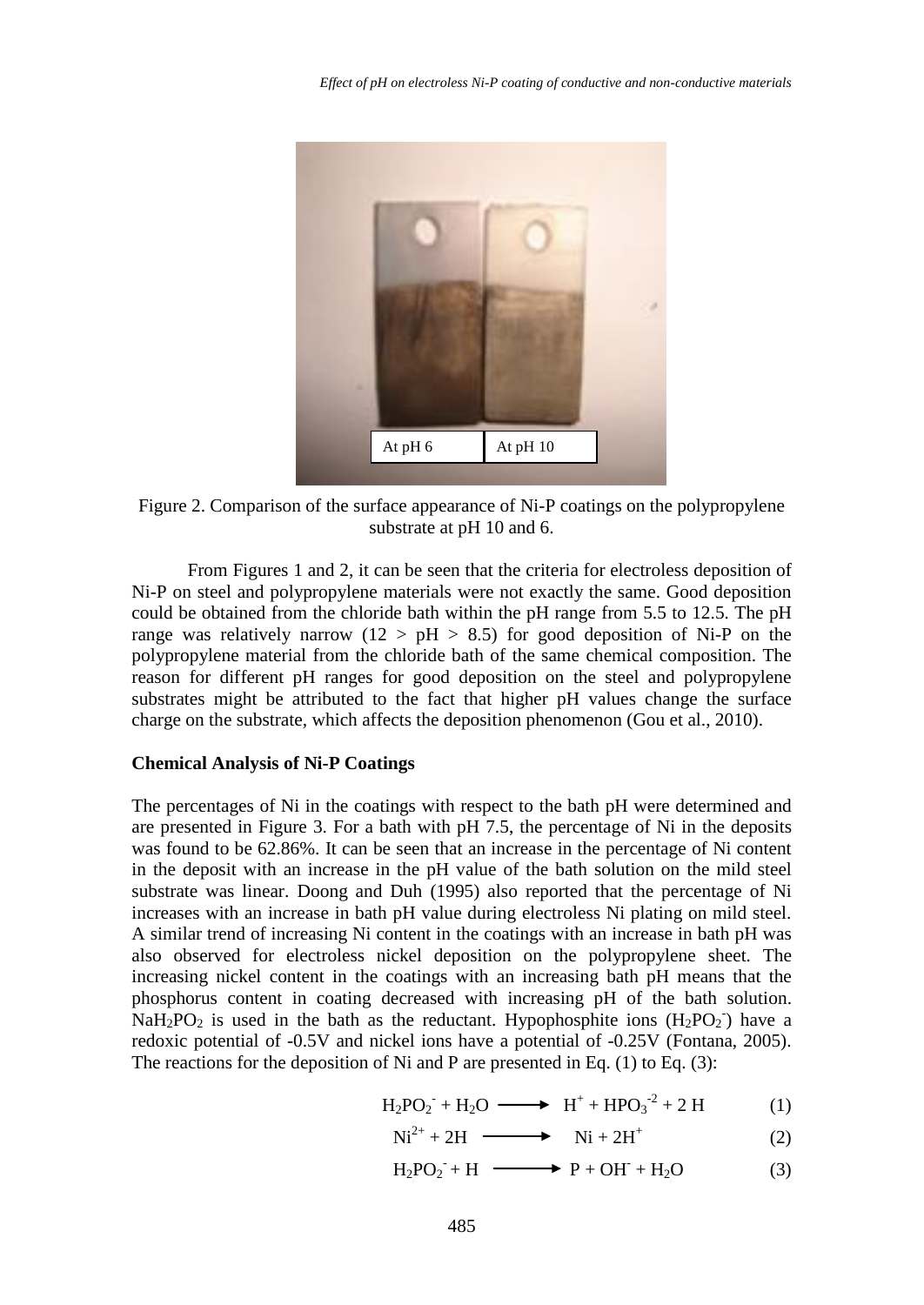

Figure 3. The percentage of Ni on the coated surface as a function of the pH of the bath solution

It can be seen from reaction (2) that the greater the concentration of  $H^+$  in the bath solution, the less the deposition of Ni is favoured. At low pH values, the  $H^+$ concentration is high and the percentage of Ni content in the coating is low. As the pH value of the bath is raised, the reaction is shifted to the right of reaction (2); the  $H^+$ decreases and the percentage of Ni in the coating increases. After the pH reaches a certain value, i.e. 12.5 for mild steel and 12 for the polypropylene substrate, the bath solution becomes strongly alkaline and two factors appear. One is that the concentration of free  $Ni^{2+}$  becomes low (Haowen and Bangwie, 2002), and the other is that the resulting precipitation of basic salts in the bath consumes some  $Ni<sup>2+</sup>$ . Both of these actions finally stop deposition.

#### **Morphology of the Electroless Ni-P Coatings**

The morphology of different coatings deposited from the bath solution at different pH levels was investigated. The morphology was assessed by scanning electron microscopy (SEM). The SEM images of the deposits obtained at different pH levels of the bath solution are shown in Figure 4 for the mild steel substrate and in Figure 5 for the polypropylene substrate. The greatest uniformity in the microstructure was found in the coating obtained at pH 6.5 [Figure 4(a)]. The non-uniformity of the surface was due to the different the percentage of Ni in the coating. The uniformity decreased with increasing bath pH [as shown in Figures 4(b) and (c)]. This means that uniformity in the microstructure decreased with increasing nickel content in the coating, i.e. with decreasing phosphorus content in the coating. The appearance of the surface layer of Ni–P coatings differ depending on the amount of phosphorous in the coating and the deposition process conditions. With a low phosphorous content, the coating grains were separated by up to 20 nm deep gaps. Coatings with a high phosphorous content showed a more homogenous structure with only 3-8 nm deep gaps (Martyak et al., 1993).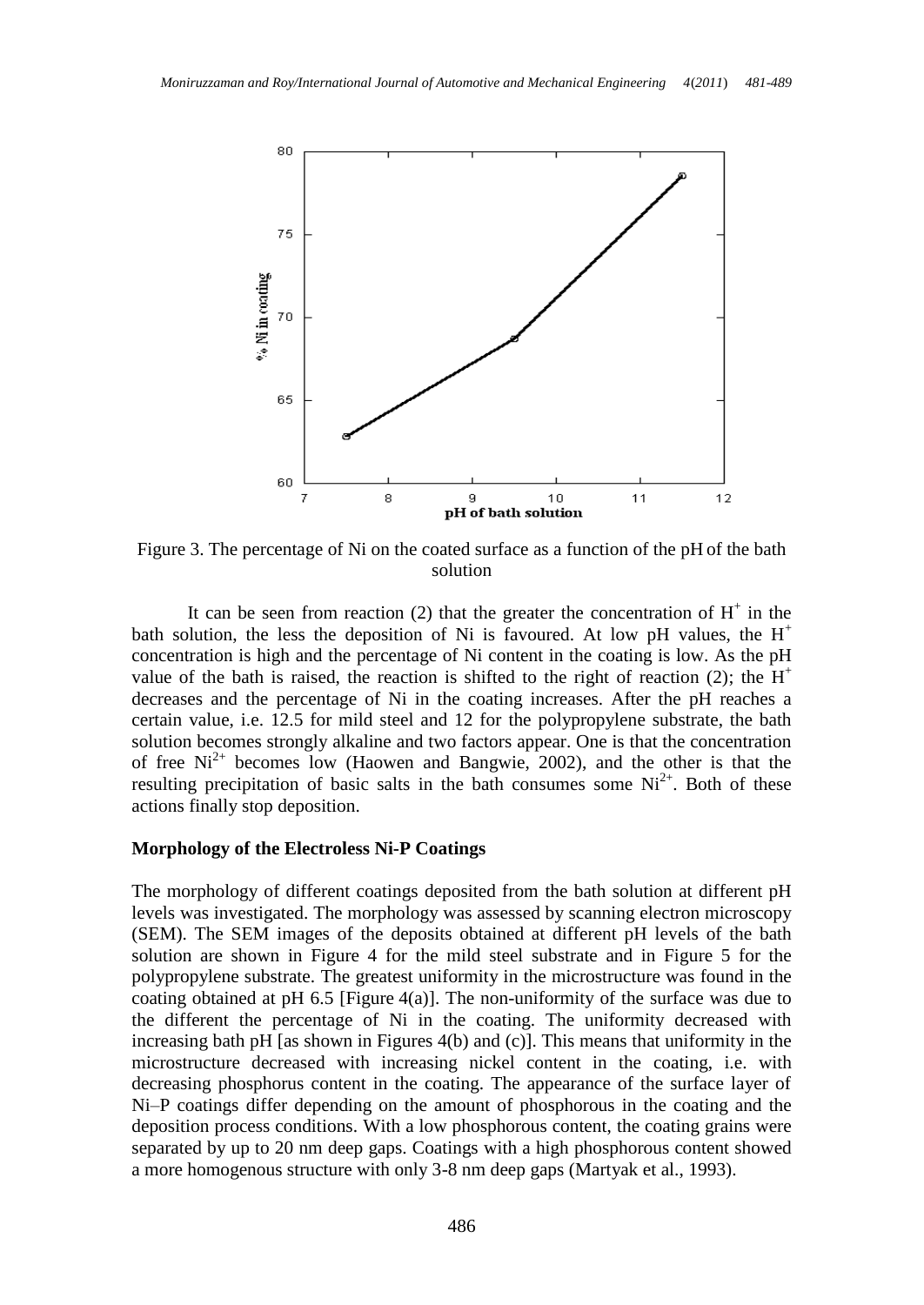

Figure 4. SEM image of electroless nickel coating deposited on the mild steel substrate from bath solutions having a pH value of (a)  $6.5$ , (b)  $8.5$  and (c)  $10.5$ 



Figure 5. SEM image of Ni-P coatings deposited on the polypropylene substrate from bath solutions having a pH value of (a) 8.5, (b) 10 and (c) 11.7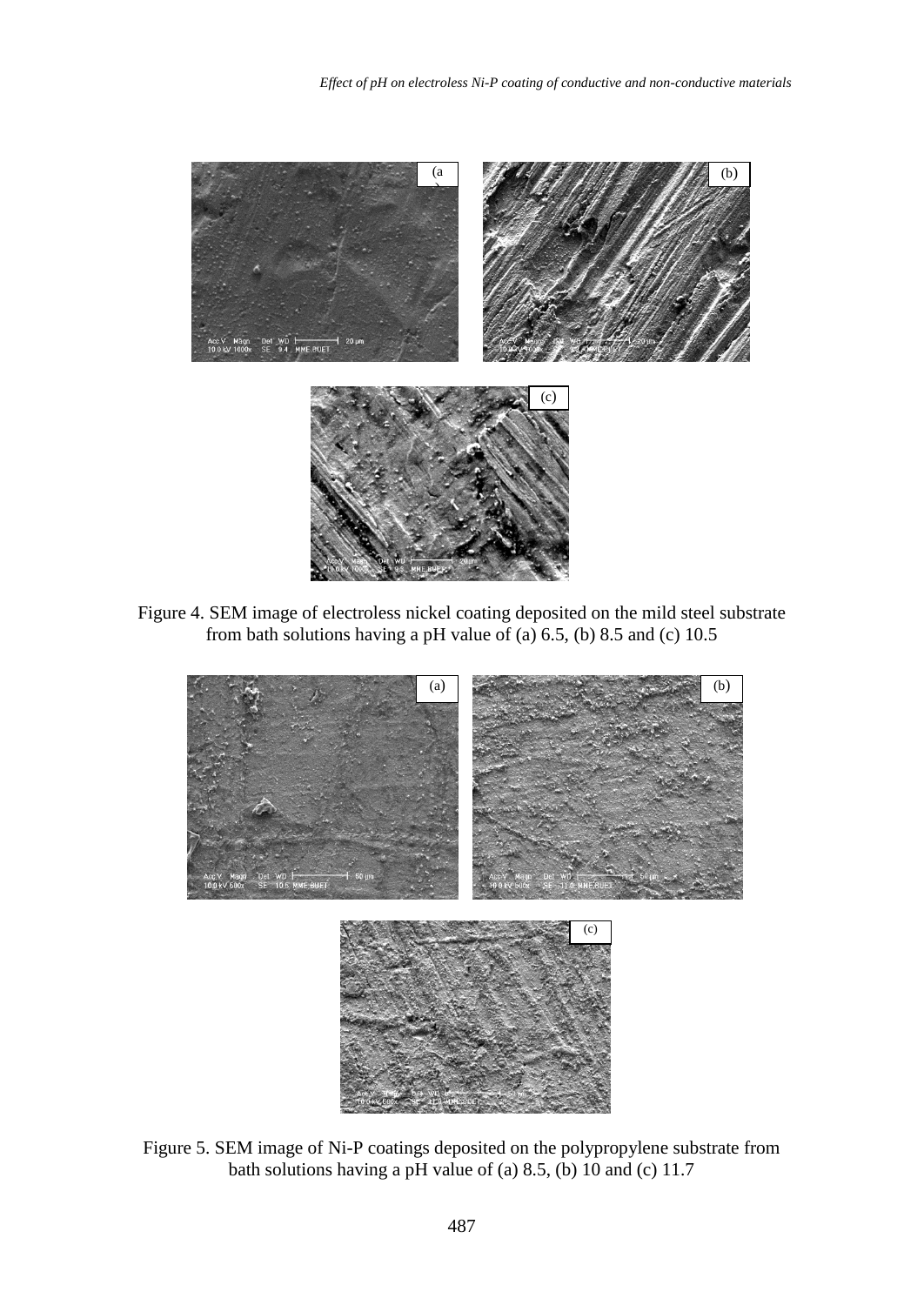Thus, a relatively smooth microstructure was obtained in the coating containing a relatively higher phosphorus content (i.e. a lower nickel content) that was deposited from the bath with the low pH value of 6.5. With a higher phosphorous content, improved smoothness or uniformity of the coatings was observed in the coatings for the polypropylene material, as can be seen in Figure 5. Here, the coating in Figure 5(a) deposited from bath with a pH of 8.5 had a higher phosphorus content and showed a smoother surface than the other coatings [Figure 5(b) and (c)].

#### **Microhardness of Electroless Ni-P Deposits**

All coatings on the mild steel substrate obtained at different pH values were tested for microhardness. From these microhardness tests on steel, it was found that the highest microhardness was found with 62.86% Ni in the coating surface with a value of 196 VHN. However, microhardness values of 113 VHN and 104 VHN were found for 68.75% and 78.58% Ni in the coatings, respectively. So, from these investigations, it can be said that the microhardness decreased as the percentage of Ni is increased. Figure 6 shows the variation in microhardness according to the percentage of Ni in the deposits.



Figure 6. Variation of microhardness of Ni-P coatings according to the %Ni content on the steel substrate

### **CONCLUSION**

Electroless nickel coating on steel and polypropylene materials was conducted in this study. The effect of bath pH on the substrates, coating composition, microhardness and morphology was assessed. Based on the experimental results and analysis, the following conclusions have been drawn: